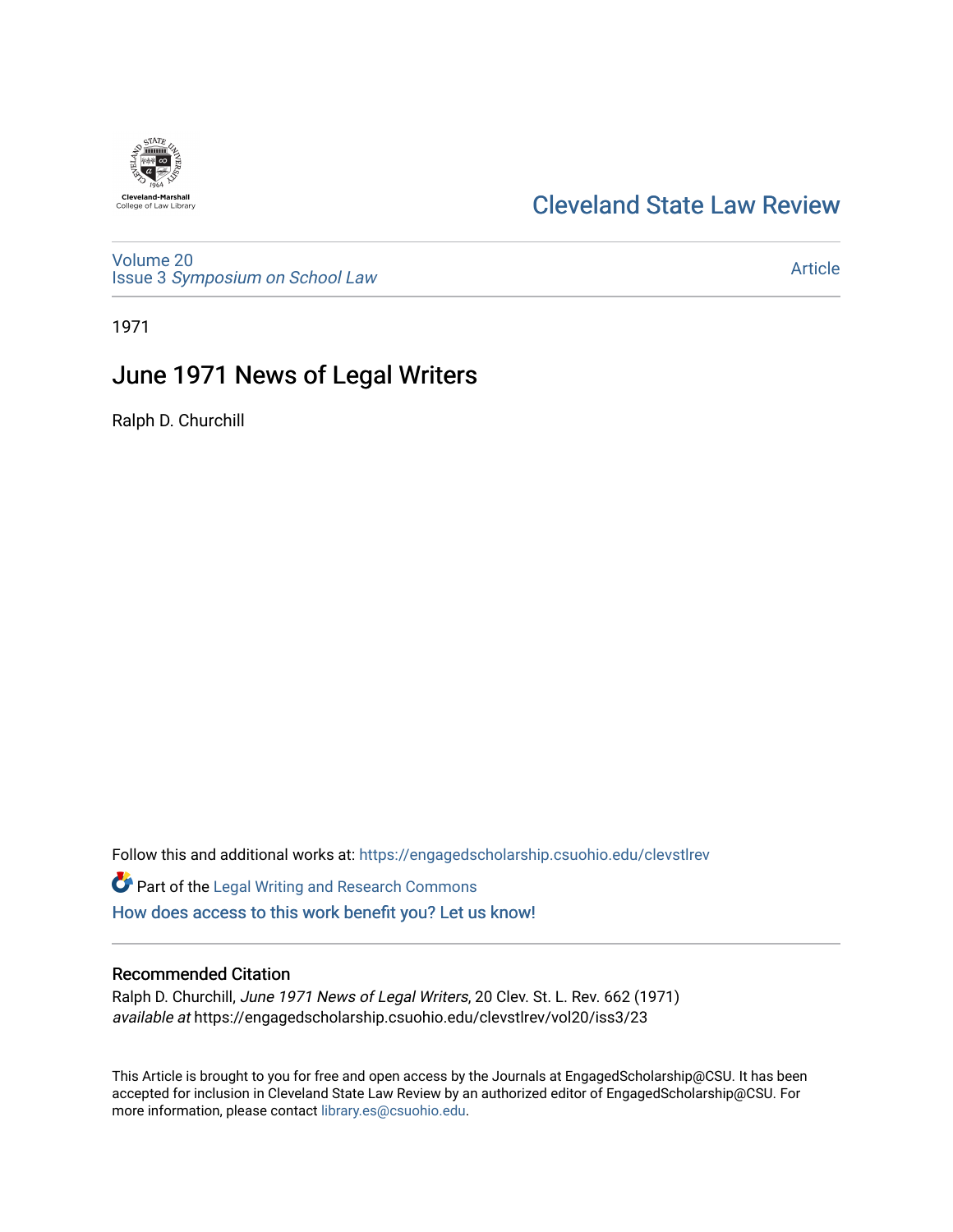662

# SCRIBES: *June 1971 News of Legal Writers Ralph* **D.** *Churchill\**

#### EDITOR'S NOTE re this SCRIBES feature:

The Editors of the *Cleveland State Law Review* are gratified to have this periodical selected as the official organ for the dissemination of the SCRIBES Newsletter. SCRIBES, the honorary society of distinguished legal writers, is seeking, particularly this year, to direct its efforts towards the general improvement of the quality of writing in the legal profession the activities of these, the most distinguished writers and scholars in the legal profession, the *Cleveland State Law Review* will be of service to this organization, its readers, and the Bar.

# *News of the Organization*

The Board of Directors of *Scribes* voted in 1970 to adopt a "recognition emblem" (tie tac; lapel pin) consisting of a small, gold filled "quill pen and inkwell" pin. These were mailed to all members, with their \$10 dues bills, in Spring 1971. This is a handsome, dignified, small *(%* inch long) gold emblem, in good taste and appropriate for wear at any time. We trust that *Scribes* members will wear it proudly.

# *Meeting in New York*

The Mercury Ballroom Rotunda of the New York Hilton Hotel, July 6, 1971, was the place and time for the Scribes Breakfast Meeting this year in New York. All enjoyed the fellowship of this meeting together with the short business meeting that goes along with our annual *Scribes* get-together. The Book Award, Reports, and other items of interesting business were scheduled.

# *Meeting in London*

*Mr. Justice Megarry,* a Fellow of the British Academy, a Visiting Professor at New York University, and well known judge of the Chancery Division of the High Court, spoke to the *Scribes,* assembled with the *Selden* Society for a joint meeting at Old Hall, Lincoln's Inn, in London on Wednesday, July 14th. The lecture was titled "Inns: Ancient and Modern."

The lecture, coming at the beginning of the ABA Meeting in London, enabled the American visitor to enjoy more thoroughly the geography and history of London's ancient legal quarter. The *Selden Society* was presented with some of the Scribes' books, including one by *Scribes* member, *George Rossman's:* "Advocacy and the King's English."

# *ABA Law Student Division, and Scribes*

President Gene *Gerhart* stated in June 1971 that, "It is my view that we can do more to improve legal writing by doing it at the law school level than anywhere else." In line with this a committee, consisting of *Howard L. Oleck,* Chairman, Cleveland; *Charles W. Joiner,* Detroit;

<sup>\*</sup> Editor of this SCRIBES Newsletter; member of the Dallas, Texas, Bar; and member of SCRIBES. His office is at 2020 Live Oak Street, Dallas, Tex., **75201.** *[Note:* Mr. Churchill invites contributions of items of news about legal writers and writing that are in any way related to SCRIBES.]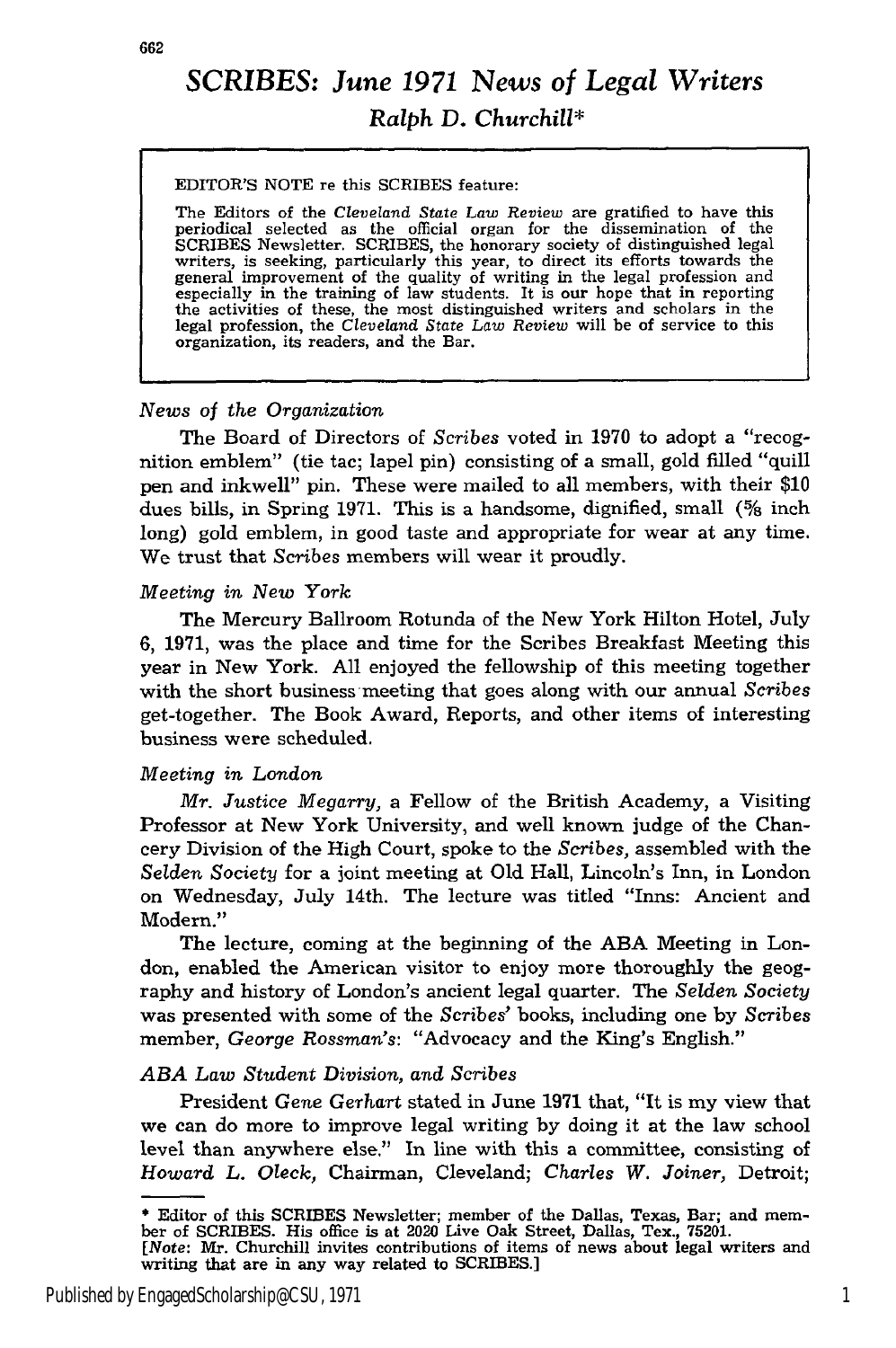*Linn K. Twinem,* New York City; *Gibson B. Witherspoon,* Meridian, Mississippi; *Avery Friedman,* Cleveland State University; together with advisory members named in the last Newsletter, worked with the Law School Division of the ABA. Many law schools and teachers of legal writing, and others, expressed interest in and appreciation of the *Scribes* program. Some suggested establishment of student auxiliary chapters at the law schools.

There is so much to tell about this that I have included as an extra page of this Newsletter *Avery S. Friedman's* report to the officers and directors of *Scribes* concerning the progress. Congratulations to all who have had a part in this program.

# *Reports* of *Other Committees*

The *Scribes* Membership Committee makes the following report:

The Membership Committee this year had the assignment of increasing *Scribes* membership to the new maximum of 1000. This is double the old maximum number. To achieve this objective, the country, in 1970-71 was divided in half and placed under Assistant Chairmen, serving under overall guidance provided by Committee Chairman *Harry Gershenson* of St. Louis. *Linn K. Twinem* of New York City was responsible for the states east of the Mississippi River, and *James M. Spiro* of Chicago responsible for the rest of the country.

State Membership Chairmen were appointed to serve under Messrs. Twinem and Spiro. Since the last annual meeting, until the writing of this report in June 1971, 30 qualified legal writers have been elected to Scribes membership. The number is expected to expand considerably in the months ahead, when new membership information brochures and membership lists become available for use in the membership development program.

*Sidney Teiser,* reporting on the committee on insignia, prepared a device to be worn with the badge indicating membership in *Scribes.* He donated several hundred of these, for handing out at the New York Meeting.

### *1970-71 President's* Report

To all Directors, Officers, and Committee Chairmen of *Scribes:*

Congratulations are due each of you for the way in which you have taken hold this year and done all of the tasks assigned to you. Since some of you were not able to be present at our New York meeting at the Hilton on July 6 for breakfast, I take this way of making sure that each of you knows that our organization, and particularly your President, appreciates deeply all that you have done.

For the future, it seems to me that in addition to our awards program, our cooperative work with the American Bar Association's Law Student Division offers the greatest hope for our success. This is where we can do the most good.

Heartfelt thanks to each of you.

*s/* Gene **EUGENE** C. GERHART, President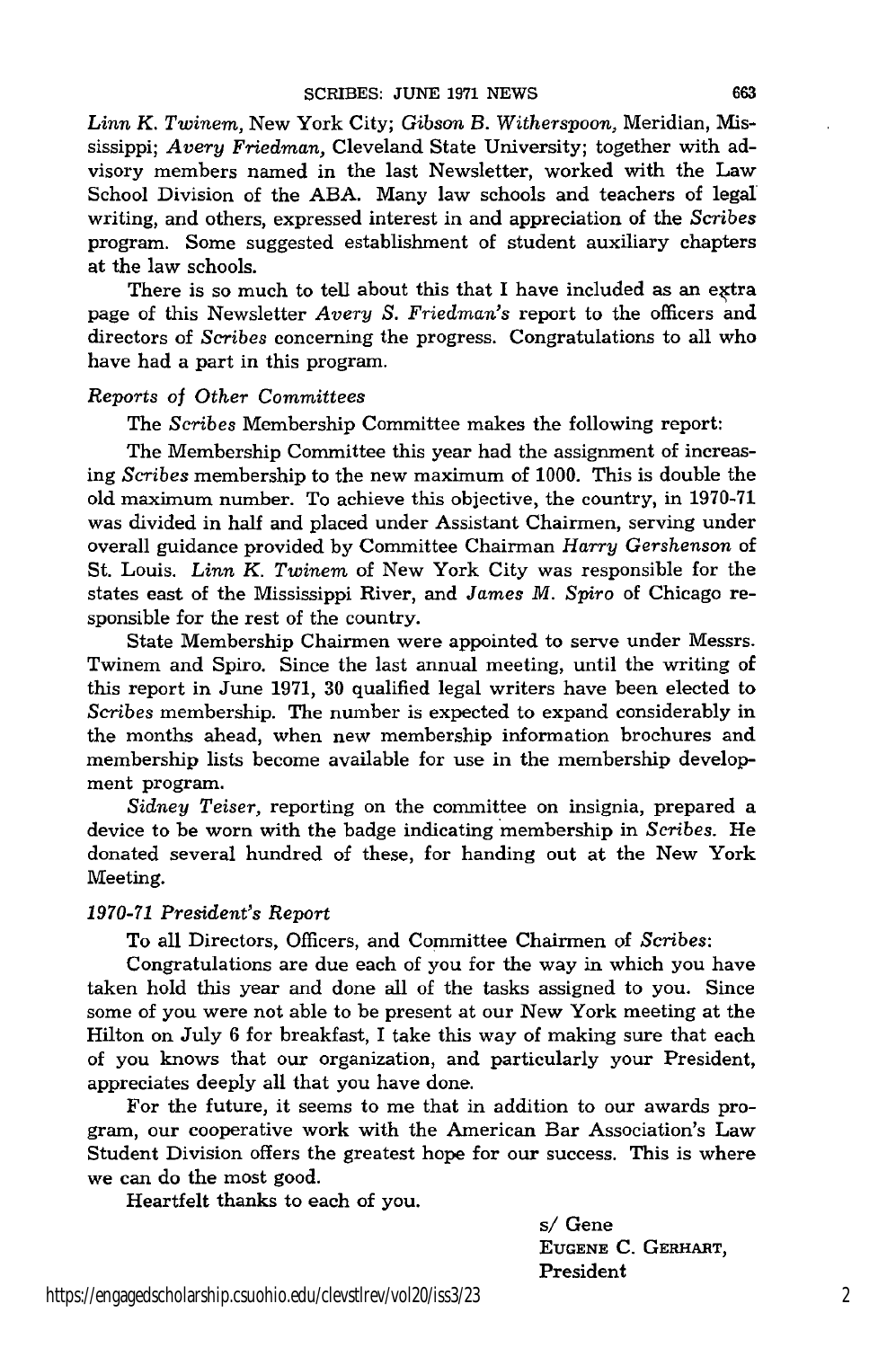*News About Us*

Again the *Scribes Newsletter* was printed in the *Cleveland State Law Review,* Volume 20, Number 2, May 1971, beginning on page 428.

Professor of Law and Banking, *John R. Fonseca,* of the University of New York at Albany, advises us that he is working on a new text and case book on Business Responsibility to its Social and Physical Environment. He is also the Editor of *Encyclopedia of Banking Laws and of Commercial Laws.*

*Marvin V. Ausubel* recently wrote an article titled "Conflict of Laws Trends-Torts" which was published in the De *Paul Law Review.*

Member *Adrian G. Duplantier* of New Orleans, Louisiana, was recently published as one of three co-authors of the *Louisiana Formulart Annotated,* including Criminal Forms.

From Kew Gardens, New York, *Bernard M. Eiber* wrote making this Editor very pleased that the *Newsletter* is read and appreciated. He stated that the *Newsletter* made him feel, as a brand new member, as if he had always belonged.

Our long-time member, *Harry Gershenson,* was appointed by the new ABA President, *Leon Jaworski,* to a three year term on the Committee of Professional Ethics, effective July 1971.

Another member, *Fred S. Clark,* of Savannah, Georgia, had an article on interest and usury published in the newly created Encyclopedia *of Georgia Law.*

We are sorry to learn that *Earl T. Thomas* of Jackson, Mississippi is dead.

*Leonard Rose* has moved from Chicago to Lexington, Massachusetts. He is now assistant general counsel of Hampshire-Designers, Inc., of Manchester, New Hampshire. He does part time writing now, but his role as Editor of *Soundings,* after eight years, has come to an end.

From Pascagoula, Mississippi, *Frank E. Shanahan, Jr.,* comments that the work of *Scribes* with the law students is a good development that should be given priority.

*H. Sol Clark* of Savannah, Georgia, reports that the *Quarterly of the International Society of Barristers* is to publish his article entitled "Personal Injury Settlement Formulas." "Today's Advocate" was recently published in *Case and Comment.*

Member *James M. Spiro,* who also is chairman of the Membership Committee, was a candidate this year for Assembly Delegate to the ABA House of Delegates.

*Hans J. Holtorf, Jr.* of Gering, Nebraska, wrote an article titled "Improvement of the Jury System," for the publication *For the Defense.*

*Cary E. Bufkin* of Jackson, Mississippi, had an article published in the *Mississippi Defense Lawyers Journal,* titled "Medical Privilege-What and Why?"

In *Trial* Magazine, *Peter F.* Langrock of Middlebury, Vermont, had an article, titled "What Price Certainty?"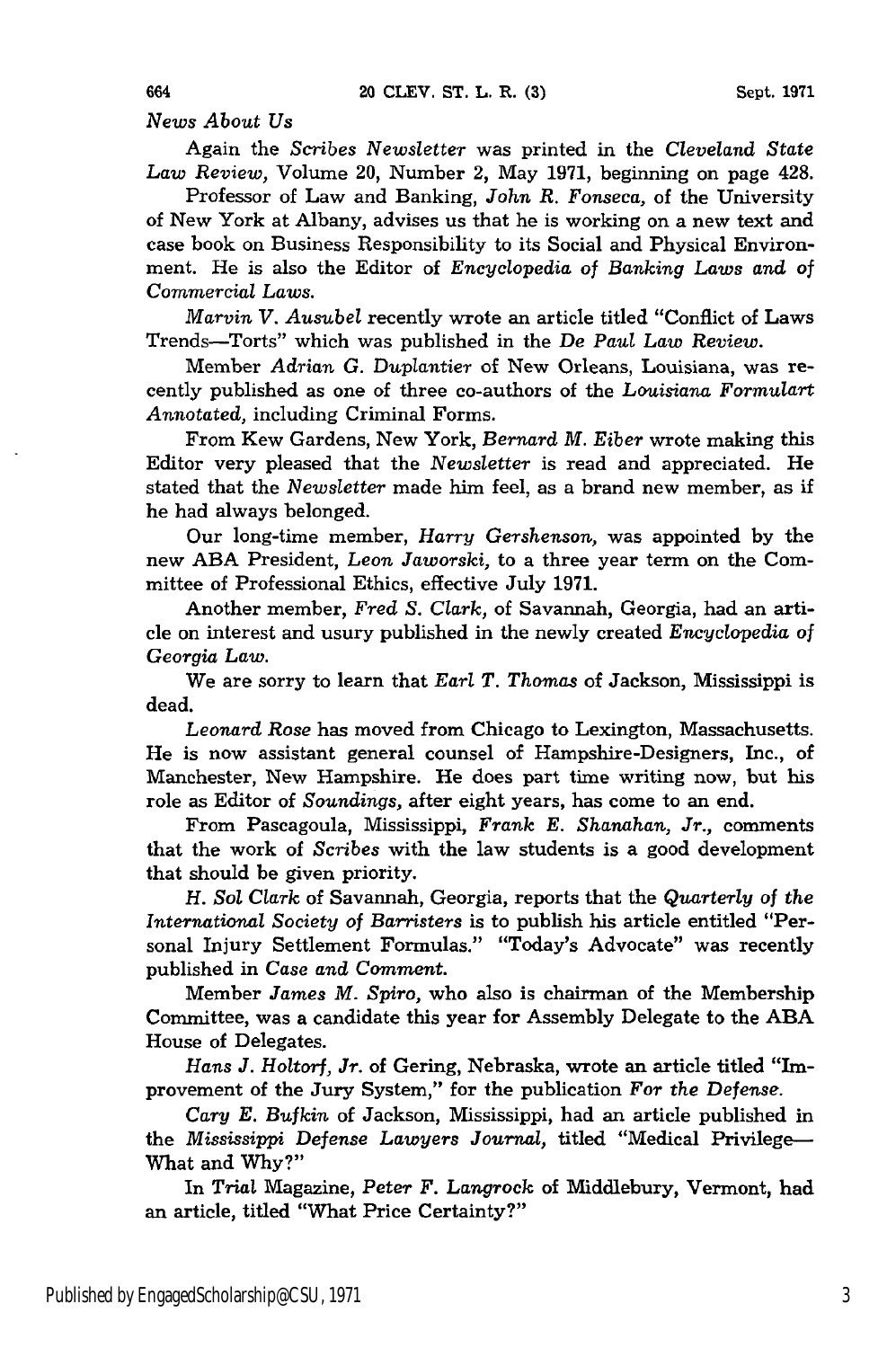A book review of police politics and race by our member *Margarette M. Demet,* was published in the *Administrative Law Review.*

*Herbert Bernstein* of New York City had two articles published recently: "Mergers and Acquisitions-Counsel's Related Consideration," published in the *Transportation Law Institute;* and "Judicial Review of ICC Orders," in *ICC Practitioners Journal.*

"Making the Most of the Depreciation Deduction for Intangibles" was written for the magazine, *Taxation,* by *Brian C. Ellis* and *Christy F. Harris.*

*Prof. Howard L. Oleck* of Cleveland State University wrote the article on "Personal Liability" for the forthcoming edition of *Encyclopedia Americana,* and his new book, *Law For Everyone* is to be published this summer by Association Press, Inc., of New York City.

*Edward W. Allen* of Seattle, Washington, not only writes on legal matters, but sent us an interesting poem called "Plea for the Squaw-Man" which was in the *Explorers Journal.*

*Kline* D. *Strong,* of Salt Lake City, Utah, among other things wrote an article, "Why Not R & D for Lawyers?" in *Law Office Economics and Management.*

From the College of Law at Syracuse University, Dean *Robert W. Miller* advises that he spoke at the Federation of Insurance Counsel meeting in Mexico City on the topic "The Weary Dean." It will be in the next *FIC Journal.*

We are sorry to report that *Max Winograd* of Providence, Rhode Island is now deceased.

"The Copyright Aftermath of Sears and Compco; and Some Other Recent Domestic Developments" was a paper delivered at the 15th Annual Conference of the Lawyers Institute of the John Marshall Law School in Chicago by member *Morton David Goldberg.*

*George E. Allen* of Richmond, Virginia, of the firm Allen, Allen, Allen, and Allen, notes *Sol Clark's* pointing out three father-son combinations in *Scribes,* but he states that his firm consists of a father and three sons, resulting in the above firm name.

Member *Gibson B. Witherspoon* has written an interesting article called "Why Write?" It has been published in *The Practical Lawyer.*

Member *Victor M. Gordon* of New Haven, Connecticut reports, in the writing field, his "pedestrian" job of compiling the annual index for the four 1970 issues of the *Connecticut Bar Journal.*

We thank our older daughter, *Angeline Churchill,* for having typed this Newsletter as well as the past three. She and her younger sister, *Sue,* were with *Mrs. Churchill* and me at the London Meeting.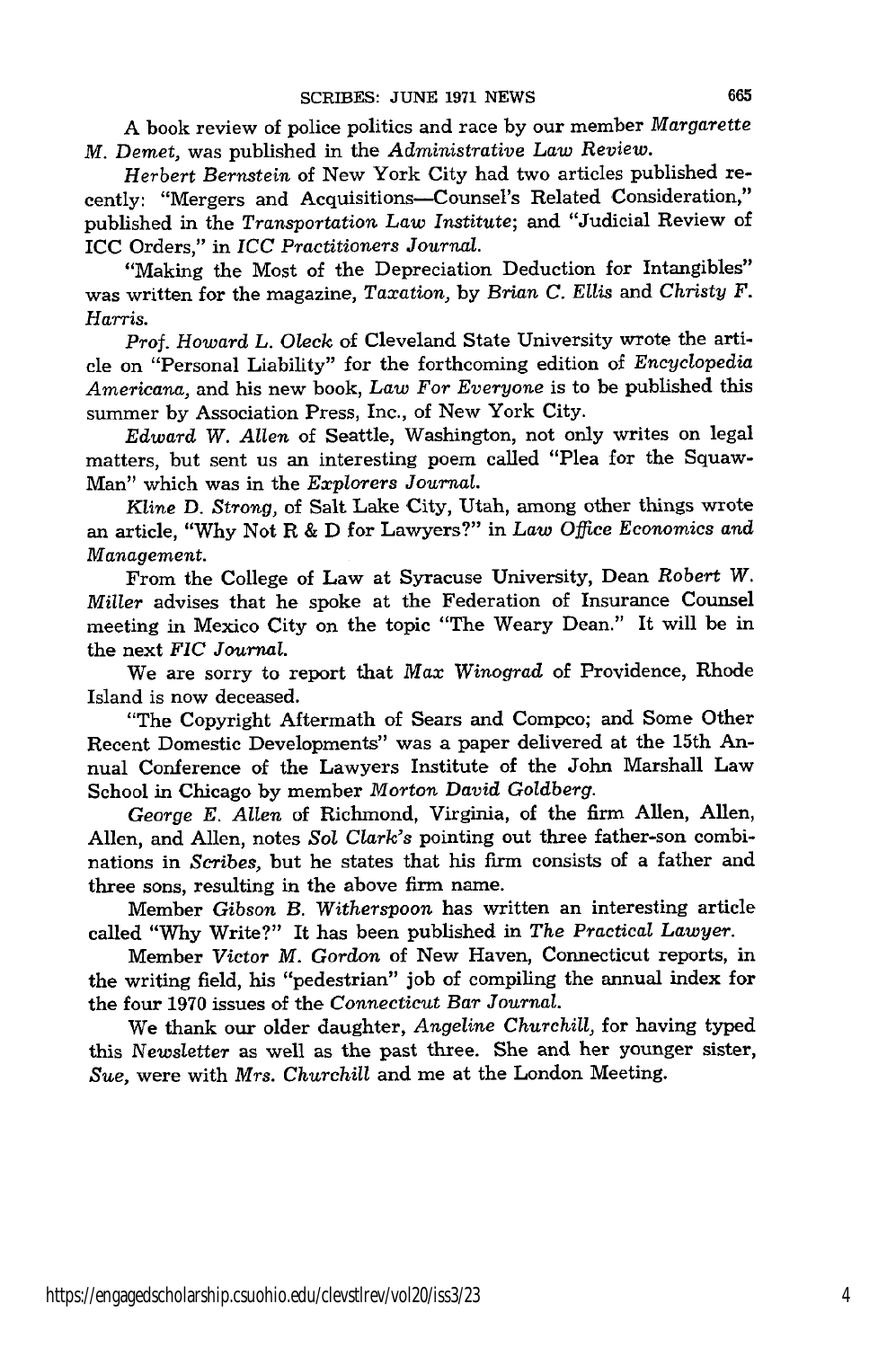# **Appendix A**

[Copy of Letter from Avery **S.** Friedman, Secretary of ABA Law Student Division.]

May 13, 1971

Eugene C. Gerhart, President **SCRIBES** Marine Midland Building Binghamton, New York 13901

Dear Mr. Gerhart,

In compliance with your recent request, please find a brief report covering the activities between SCRIBES, the national honorary legal writing society, and the American Bar Association Law Student Division over this past year. I concur with your comment at the outset of the development of this relationship that SCRIBES' most important work can be done at the law school level. Based on the experience over this year, you will find recommendations at the conclusion of the report.

### I. **BACKGROUND INFORMATION**

The idea of the nation's most distinguished legal writing society working with law students was conceived in form in 1969 in Dallas, Texas when Retired SCRIBES President, Paul A. Wolkin, Director of the American Law Institute, accepted the concept in principle at our suggestion and adopted the project. Initially, a SCRIBES Student Auxiliary Board of Advisors composed of seventy (70) law school newspaper and law review editors of some of the finest law school publications in the country was established. The 1970 National Conference of Law Reviews meeting in Denver, Colorado unanimously passed a resolution supporting my efforts in the development of this project. At that time, ABA Law Student Division President John Long commissioned me to implement the program on behalf of the Division.

### **II.** ACTIVITIES

The utilization of the Student Board of Advisors presently remains infeasible until a mutual understanding evolves with respect to an awards aspect of our relationship (which presently is a low priority item). After taking office as Secretary of the ABA Law Student Division, I met with you upon your ascent to the SCRIBES Presidency in October, 1970 in Syracuse, New York to discuss priorities. We concluded that the establishment of legal writing clinics conducted by distinguished legal writers should be implemented at the circuit level. These seminars would be the responsibility of the Division's Circuit Governors while we would be responsible for obtaining "resource people" from SCRIBES to plan and conduct the clinics.

Through the efforts of SCRIBES' Law Student Chairman, Distinguished Professor of Law Howard L. Oleck, SCRIBES members were recruited and committed themselves to work within the ABA Law Student Division's circuits. Attachment A shows the current list of these gentlemen. The first opportunity to utilize their talents for the benefit of law students was the circuit conferences. Five **(5)** Governors chose to have legal writing clinics in their programs and, as you know, the

Published by EngagedScholarship@CSU, 1971 5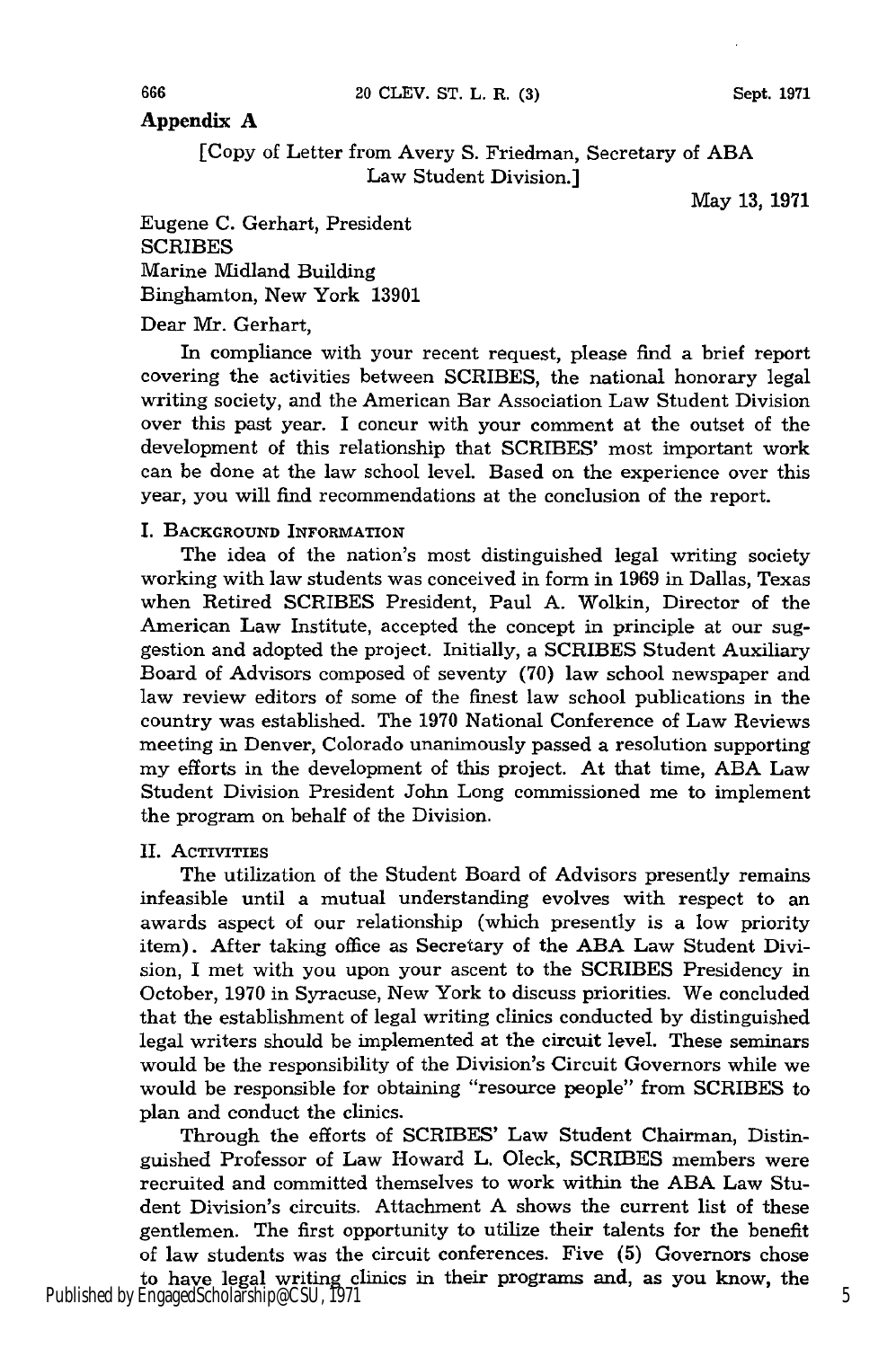programs generally met with success. I anticipate, having met the new governors, that the quality of the new **ABA** Law Student Division Board appears substantially improved and that we can anticipate further use of SCRIBES.

III. **CONCLUSIONS AND RECOMMENDATIONS**

In this, its initial year, we have found that a national legal writing society can provide a vitally important program for law students. A national legal writing program is feasible if conducted at no broader a base than at the circuit level. The program can provide an invaluable service to the beginning law student as well as the law student who is preparing for his bar examination. The success of the program depends *solely* upon the initiative and imagination of the circuit governor. SCRIBES has demonstrated to date its accessibility of members as well as its interest in conducting clinics. Furthermore, this year's experience has served as a basis for determining where weaknesses in this program may arise. Accordingly, I make the following recommendations:

**(1)** Guidelines should be developed for use **by** governors to assist them in implementing effective legal writing clinics for their circuit constituency. SCRIBES Law Student Committee could be delegated this responsibility.

(2) Circuit Governors and their respective SCRIBES circuit representatives should acquaint themselves now or in the near future for the purpose of mutually deciding what services they can provide for the upcoming academic year.

**(3)** SCRIBES should consider the publication of a basic legal writing booklet on style and technique such as the Oleck Primer on Legal Writing which could be distributed **by** the Division on behalf of SCRIBES.

(4) The Officers of SCRIBES and the Division must maintain the excellent line of communications already established to assure continued and coordinated success.

**(5)** Consideration should be given to implementing a more sophisticated and comprehensive program **by** decentralizing at the law school level. This suggestion presupposes acknowledgment of substantial work, but should be worthy of some thought. This suggestion is also predicated on the assumption that at least some law schools would be interested in such a program.

I remain optimistic that the relationship between SCRIBES and the American Bar Association Law Student Division can grow in substance and value.

> Very truly yours, **AVERY S. FRIEDMAN Secretary** American Bar Association Law Student Division

**ASF: bms** cc: Board of Governors SCRIBES Officers

https://engagedscholarship.csuohio.edu/clevstlrev/vol20/iss3/23 6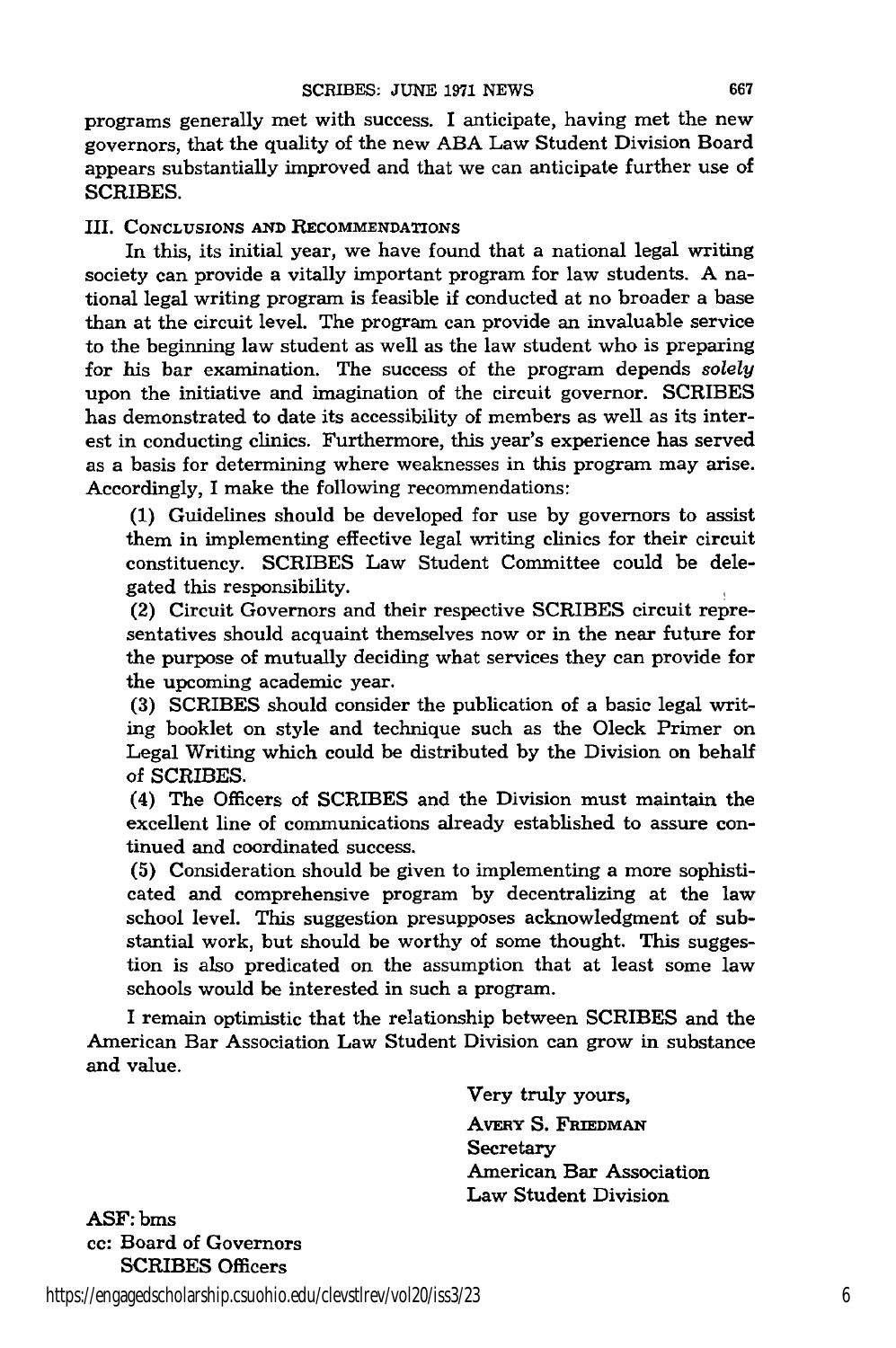# **Attachment A**

May, 1971

668

#### LAW STUDENT DIVISION CIRCUIT GOVERNORS *Circuit Name and School* First Howard J. Gan Suffolk U Law School 41 Temple Street Boston, MA 02114 Second Robin Schimminger New York U Law School 100 Washington Square New York, NY 10003 Third Dennis O'Keefe Seton Hall U School of Law 40 Clinton Street Newark, NJ 07102 AC 201 762-9794 (Room 311) Fourth Richard Salem Duke U School of Law Durham, NC 27706 Fifth Randy Biser Cumberland School of Law Sanford U 800 Lakeshore Drive Birmingham, AL 35209 Sixth Fred Dellapa U of Toledo School of Law Toledo, OH 43606 Seventh Paul Glick DePaul University 25 E. Jackson Boulevard Chicago, IL 60604 Eighth Denny Titus U of South Dakota School of Law Vermillion, SD 57069 Ninth Phil Kazajian Lincoln U Law School 2518 Jackson Street San Francisco, CA 94115 AC 415 921-0422 Tenth Frederick A. Ruth U of Oklahoma School of Law Norman, OK 73069 Eleventh David Hirschboeck Georgetown U Law Center 506 "E" Street, NW Washington, DC 20001 Twelfth Tom Hillier Gonzaga Law School 502 E. Boone Avenue Spokane, WA 99202 Thirteenth Tully Shahan St. Mary's U School of Law 2700 Cincinnati Avenue San Antonio, TX 78228 *Home Address & Phone No.* Apt. 4 118 Hemenway Street Boston, MA 02115 AC 617 267-4594 33 Washington Square, West Apt. 8-K New York, NY 10001 AC 212 674-1557 AC 201 747-2684 (Summer Address after 5-23-71 21 Knollwood Drive New Shrewsbury, NJ 07724) 853 Louise Circle Durham, NC 27705 AC 919 383-3817 Apt. B-5 2907-13th Avenue, So. Birmingham, AL 35205 81 Rossway **#15** Rossford, OH 43460 525 Hawthorne Place Chicago, IL 60657 AC 312 528-9108 106 Saracen Court Vermillion, SD 57069 AC 605 624-8255 810 Masonic San Francisco, CA 94117 AC 415 921-5988 2311 Dakota Norman, OK 73069 AC 405 364-0789 122 *"F"* Street, SE Washington, DC 20003 E. 1004 Sinto Spokane, WA 99202 AC 509 Hu 9-0629 (Summer address 6209 Huskey Way Olympia, WA 98501 AC 206 491-0210 Apt. 714 8607 Jones-Maltsberger Road San Antonio, TX 78216 AC **512** 344-5918

Published by EngagedScholarship@**CSU, 1971 4491**